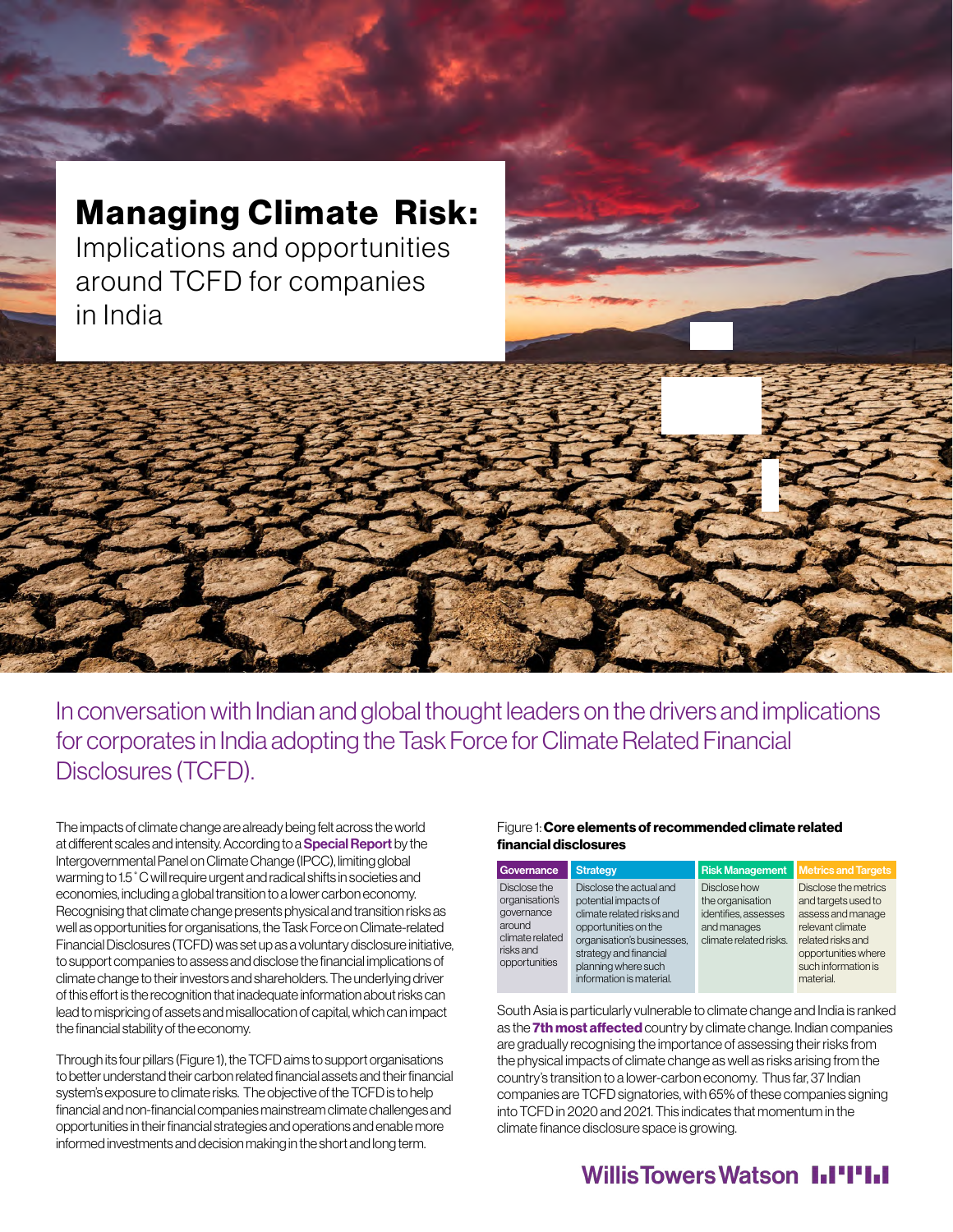

In this context, Willis Towers Watson (WTW), India, organised a webinar on 'Managing Climate Risk: Implications and Opportunities around TCFD for Companies in India' to kickstart a conversation and deepen understanding around:

- **EXECUTE:** Climate risks and opportunities to Indian businesses
- What the TCFD entails and how companies can use these recommendations to put in place systems and processes to better understand, assess, and manage the financial implications of climate risks to their businesses

The webinar drew upon experiences and opinions of a diverse set of speakers and was designed to be interactive with multiple poll questions interwoven across different sessions and a Q&A round to gauge participants' perceptions and opinions.

#### Speakers and panelists included:



**Saurabh Mishra**<br>Joint Secretary, Ministry of Finance, Government of India

**Tony Rooke**<br>Director, Climate and Resilience Hub,<br>Willis Towers Watson







Damandeep Singh Director, Carbon Disclosure Project, India



Praveen Anant Head-Sustainability, Adani Energy Vertical



Anu Jogesh Associate Director, Climate and Resilience Hub, Willis Towers Watson (Moderator)

Confederation of Indian Industry (CII)

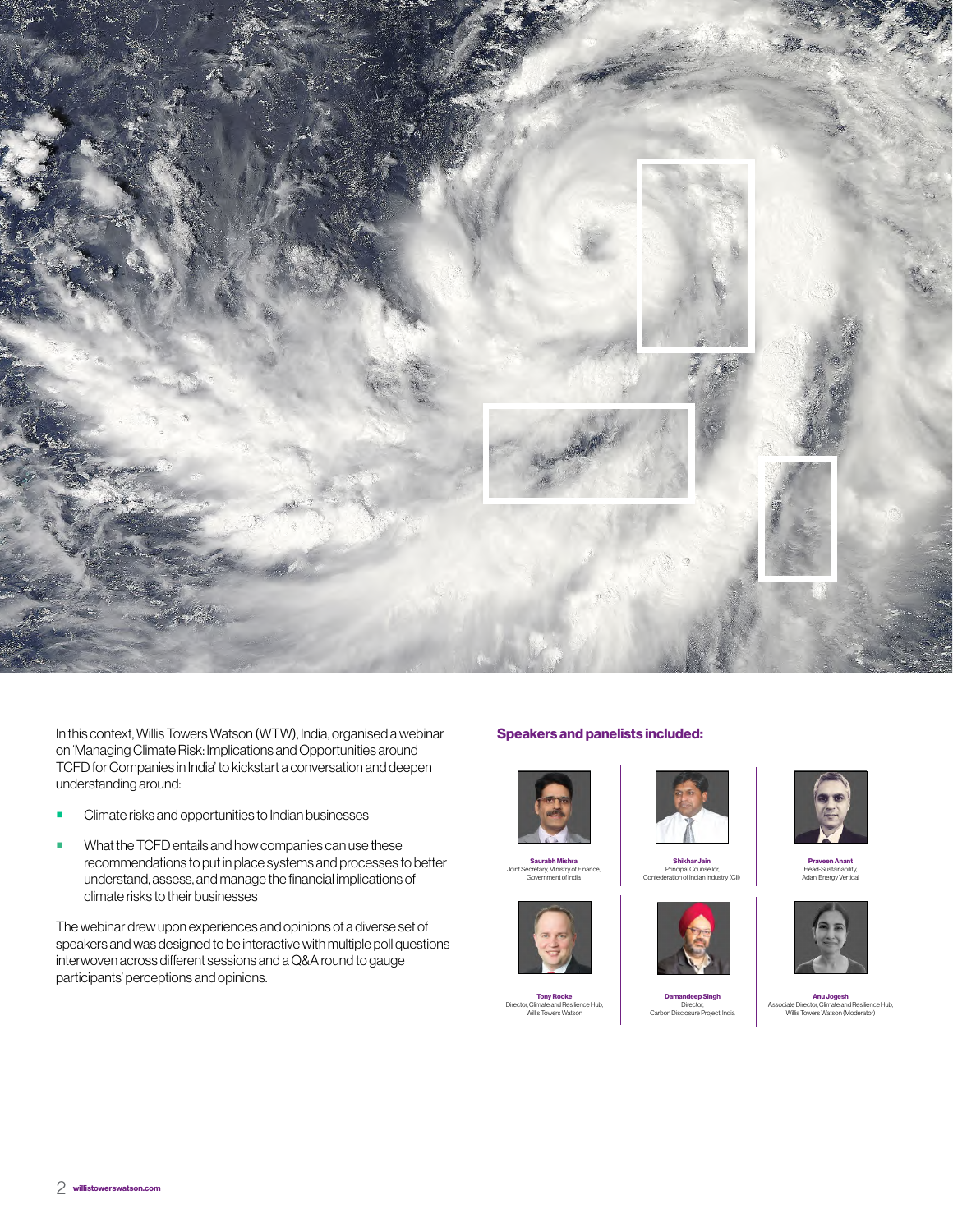#### Figure 2: **Audience poll question: Is climate change a risk to your** organisation?



- **Climate risk is not a concern now but may be a risk** to our business in the future
- We are concerned about and/or have been impacted by transition risks (policy, legal and technology changes)
- We are concerned about both physical and transition risks
- Yes, our business operations, supply chains and/or workforce have been impacted by physical climate events

#### Role of the public and private sector, specifically the insurance industry, in addressing climate risks in India

Mr. Saurabh Mishra, Joint Secretary, Ministry of Finance, set the Indian climate policy and regulatory context. He acknowledged that the magnitude and intensity of climate change in India requires urgent action. He spoke about the government's efforts at tackling climate change through policies like the National Action Plan for Climate Change (NAPCC), India's commitment to the Paris Agreement, and setting up the Coalition for Disaster Resilient Infrastructure (CDRI), a multi-stakeholder global partnership. He noted that regulatory bodies like the Reserve Bank of India (RBI) and The Insurance Regulatory and Development Authority (IRDAI) have acknowledged the impact of climate change to the financial sector.

Specifically, Mr Mishra highlighted the importance of involving insurers and insurance intermediaries in climate risk assessments as they have a pool of risk exposure and loss data in place along with analytic tools that help quantify the risk companies and organisations are exposed to. There is a need to build consistent logic through developing an integrated view on insurance underwriting and investment. He concluded his presentation by stating that climate risk assessment and management needs to be mainstreamed in the planning process by companies, regulators need to collaborate with experts to provide a clear roadmap and more companies need to adopt the TCFD guidelines.

#### Figure 3: Audience poll question: To what extent has your organisation engaged with the Task-force for Climate related Financial Disclosures?



### TCFD adoption in India: Trends, implications, challenges, and opportunities

Mr. Shikhar Jain, Principal Counsellor, CII shared the industry association's perspective during the session. While CII has been involved in carbon disclosure, foot printing and neutrality, the organisation has found it challenging to bring financial institutions on board. TCFD signatories have started identifying and assessing physical and

transition risks, however some key challenges that CII faces while engaging with companies are securing board level buy-in, limited experience of companies in conducting climate change scenario analysis and quantification of financial impact, and lack of investor awareness in certain geographies. Indian companies therefore have a lot of ground to cover. There is a strong need to build capacity and provide technical guidance to Indian companies for climate related financial disclosures. Mr Jain also added that identifying opportunities arising out of better climate risk assessment and management can be drivers of change such as more informed strategic planning, improved evaluation, pricing, and management of climate risks in markets, easier and better access to capital through increased investor and lender confidence, improved preparedness for new regulations and long-term competitive advantage for companies.

#### Figure 4: Audience poll question: What are your organisation's current, or likely future, drivers in engaging with the TCFD?



#### TCFD disclosure journey: Getting started and lessons learned

#### Mr. Praveen Anant, Head- Sustainability, Adani Energy Vertical

shared his company's experience of making disclosures under TCFD, including the motivation and challenges for companies in the electric utility sector. He noted that the National Energy Policy which focuses on energy security and transition to clean energy, as well as risks and opportunities in India transitioning to a low carbon economy are some key drivers for electric utility companies to become TCFD signatories.

With two board level committees (the "Sustainability and Corporate Social Responsibility (CSR) Committee and Risk Management Committee"), in place, all listed companies in Adani Energy Vertical, that are Adani Power Limited (APL), Adani Transmission Limited (ATL) and Adani Green Energy Limited (AGEL) has Board level oversight on TCFD-linked policies and strategies, and targets to ensure integration of climate concerns at the governance, strategy, risk management level, and in the company's metrics and targets. In addition, building a robust management framework is one of the company's key pillars. The Apex Sustainability Committee (ASC) chaired by the head of management identifies climate related physical and market transition risks and opportunities. APL and ATL is also working towards aligning intrinsic and extrinsic motivational drivers of its employees with Environmental, Social, and Corporate Governance (ESG) efforts.

Going forward, the company aims to set up a framework for internal carbon pricing, conduct a sensitivity analysis of its operational units, integrate climate scenarios into project planning and focus on balancing its energy mix as a step towards Net Zero Emissions. Mr. Anant concluded his presentation by stating that investors are already interested in climate resilient businesses. Indian businesses need to identify this opportunity and change their viewpoint accordingly.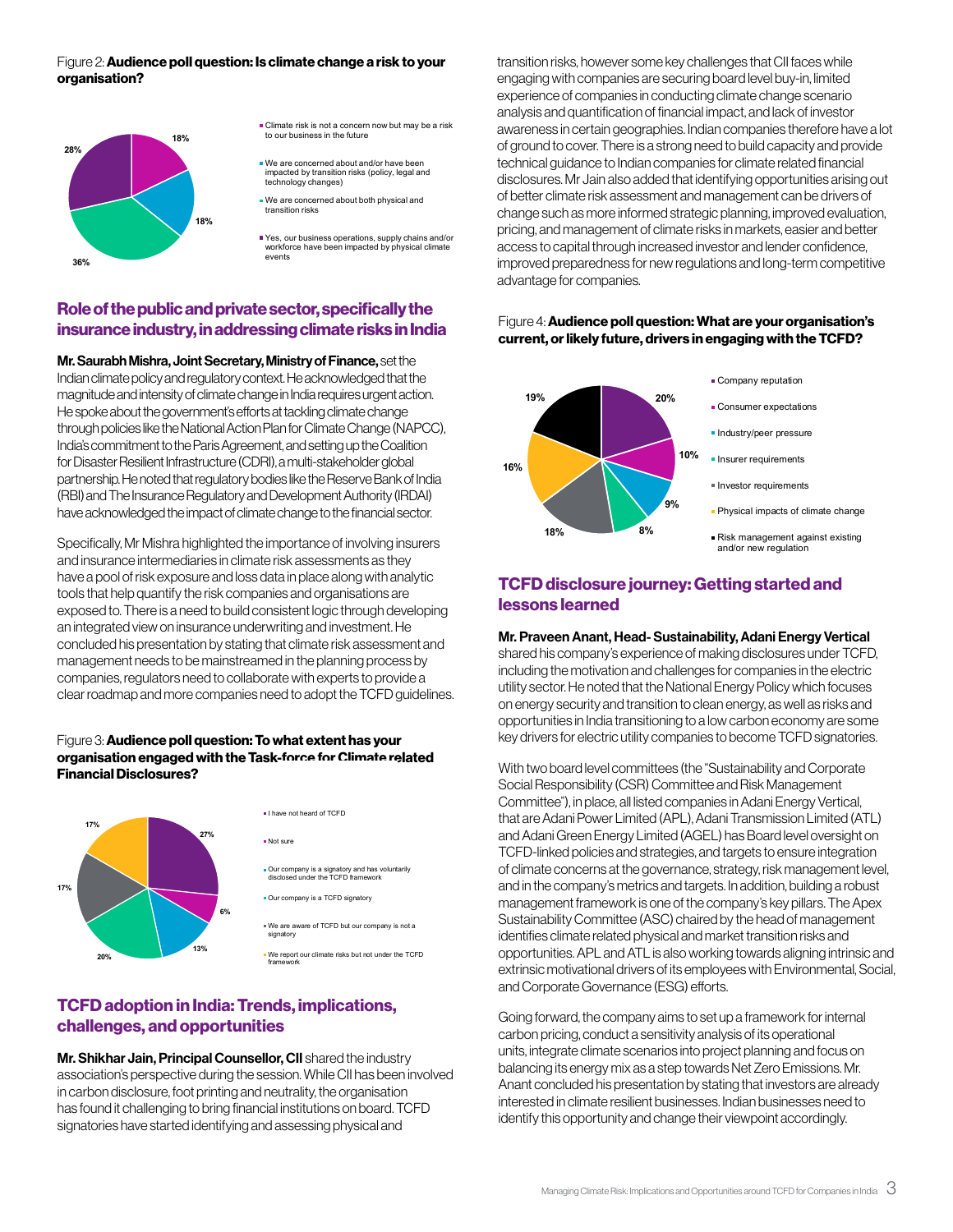#### Figure 5: Audience poll question: What would your organisation find most challenging in making TCFD disclosures?



. No government mandate to manage and disclose climate risks

### Global best practices and recommendations

Dr. Tony Rooke, Director, Climate and Resilience Hub, Willis Towers Watson, discussed the status of TCFD adoption globally, the regulatory mechanisms in place for climate related disclosures, and the maturity of companies in making disclosures. TCFD has been gaining regulatory attention with ongoing discussions in countries such as UK, New Zealand and Switzerland to make climate risk disclosure mandatory. Various international organisations such as the United Nations Environment Programme Finance Initiative (UNEP- FI), the G20 forum and the Network of Central Banks and Supervisors for Greening the Financial System (NGFS) have been instrumental in driving climate risk mitigation and identifying climate related opportunities for managing systemic risks to the global economy.

Disclosing under TCFD and other frameworks such as the CDP is highly important to demonstrate to multiple stakeholders, such as governments

and financial institutions, progress towards the Paris agreement. This is particularly relevant through the setting of Paris-meaningful emissions reductions targets, as accredited by the Science Based Targets initiative (SBTi), as over 63% of countries have set net-zero targets, which will require businesses, financial institutions and governments to work together to achieve. Focussing on the Indian context, Dr. Rooke observed that recognition of risks and opportunities presented by the impacts of climate change are mostly driven by physical risk and regulation. This is different to the global scenario where most companies are switching attention to transition risks as more immediate manifestations of climate risk. In India, on the other hand, reported transition risks are about a third of physical risks reported.

Willis Towers Watson, one of the world's leading risk advisory companies, became a TCFD signatory in 2017 and is uniquely positioned to implement TCFD with its clients and help them strategically in understanding and assessing climate risks, maximising opportunities, and meeting their disclosure requirements, further illustrated in Figure 6.

#### Figure 6: How Willis Towers Watson can support organisations to understand climate risk and maximise opportunity



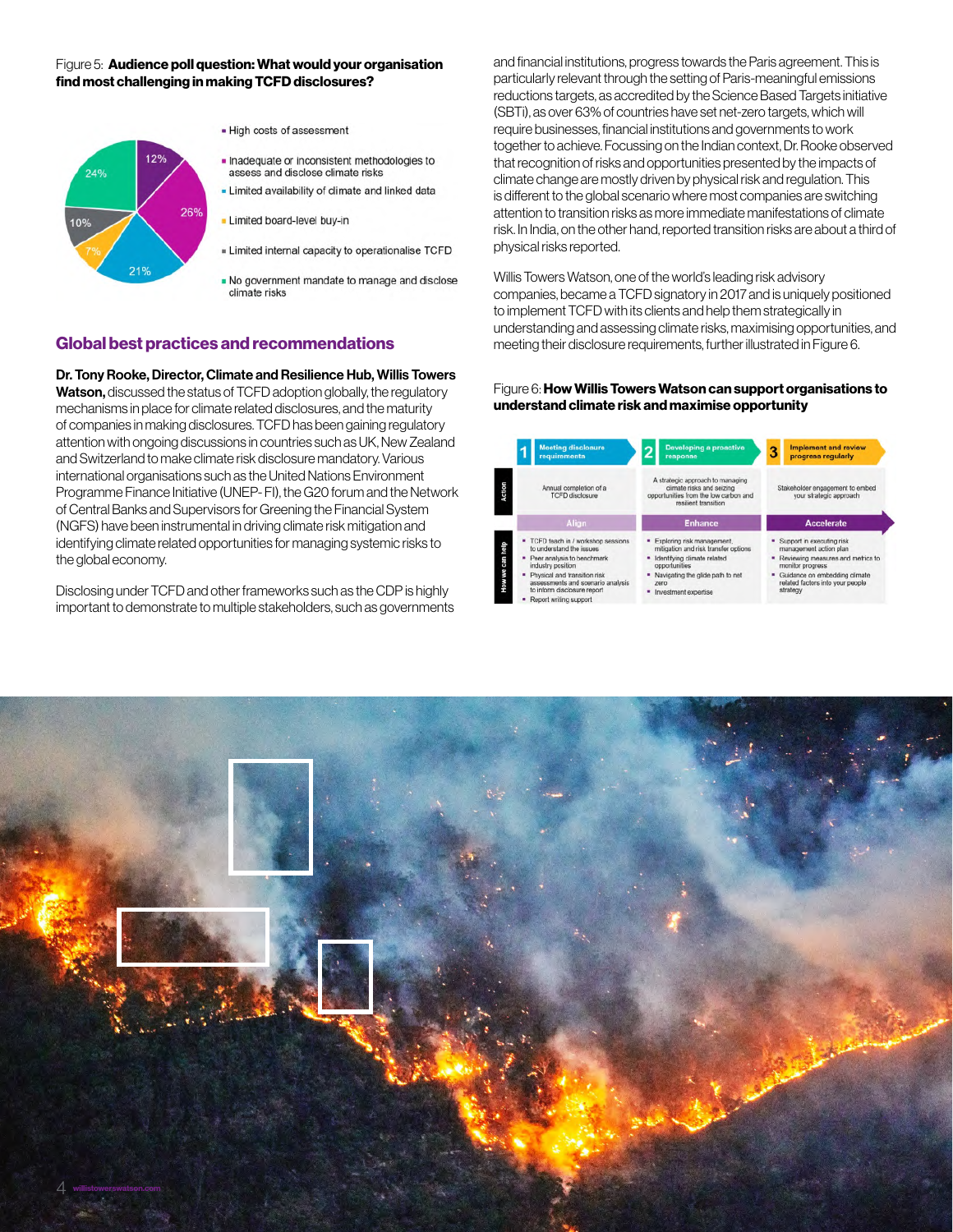

#### Figure 7: Audience poll question: Do you think your organisation needs to become a signatory and make a TCFD disclosure?



### Panel Discussion: Ensuring TCFD is more than a tickboxing exercise: What can companies do to assess and manage climate risks?

Following presentations by key speakers, a panel discussion was conducted to further delve into companies' drivers and incentives in assessing and managing climate risks and how organisations can overcome existing challenges in disclosing under TCFD.

The discussion was moderated by Ms. Anu Jogesh, Associate Director, Climate and Resilience Hub, Willis Towers Watson and included Mr. Shikhar Jain, Mr. Praveen Anant, Dr. Tony Rooke and Mr. Damandeep Singh, Director, CDP India. Key takeaways from the panel discussion include:

**Dr. Rooke:** By using TCFD as a tick boxing exercise, companies will fail to realise the value and miss the opportunities climate related disclosure entail. TCFD can be used as a strategic planning tool to build resilience to physical, transition and liability risks as well as spot opportunities. Climate related disclosures also help demonstrate to markets, clients, customers, and employees that companies take the issue seriously. TCFD can also

help drive cost savings. Data is a key element, underpinning all disclosure related action. Bonuses tied to staff performance can be an important incentive to embed this strategic priority into the organisation.

**Shikhar Jain:** Availability of resources for the scale and scope of work required to disclose is a challenge for the private sector. There is a need to build awareness around TCFD and put in place data points both at the provincial and national levels in India to justify reporting and actions. India needs to focus on climate data needs of different stakeholders. The financial and scientific fraternities can be of help in this regard.

**Praveen Anant:** There is a clear dichotomy between climate related disclosures being market driven vs. being led by regulatory mechanisms. Climate related disclosure and climate action can be market driven as the process entails significant opportunities. In addition, the government can also incentivise action. For example, the **Perform Achieve and [Trade](https://beeindia.gov.in/content/pat-3)** (PAT) scheme is already in place targeting energy efficiency improvements.

**Damandeep Singh:** Globally, it has been a challenge for companies to bring about structural changes in existing governance frameworks and institutional mechanisms to mainstream climate change. It is important to generate a public debate around disclosing climate risks. Along with board level oversight, companies need to allocate more resources to disclosure to ensure formation of requisite strategy and data collection methods. CDP is working towards building a scenario analysis toolkit to support disclosure processes. Most standardized frameworks, like the one we use at CDP has already aligned their questionnaires with TCFD, disclosing through which will empower businesses to measure their environmental impact and take urgent climate action.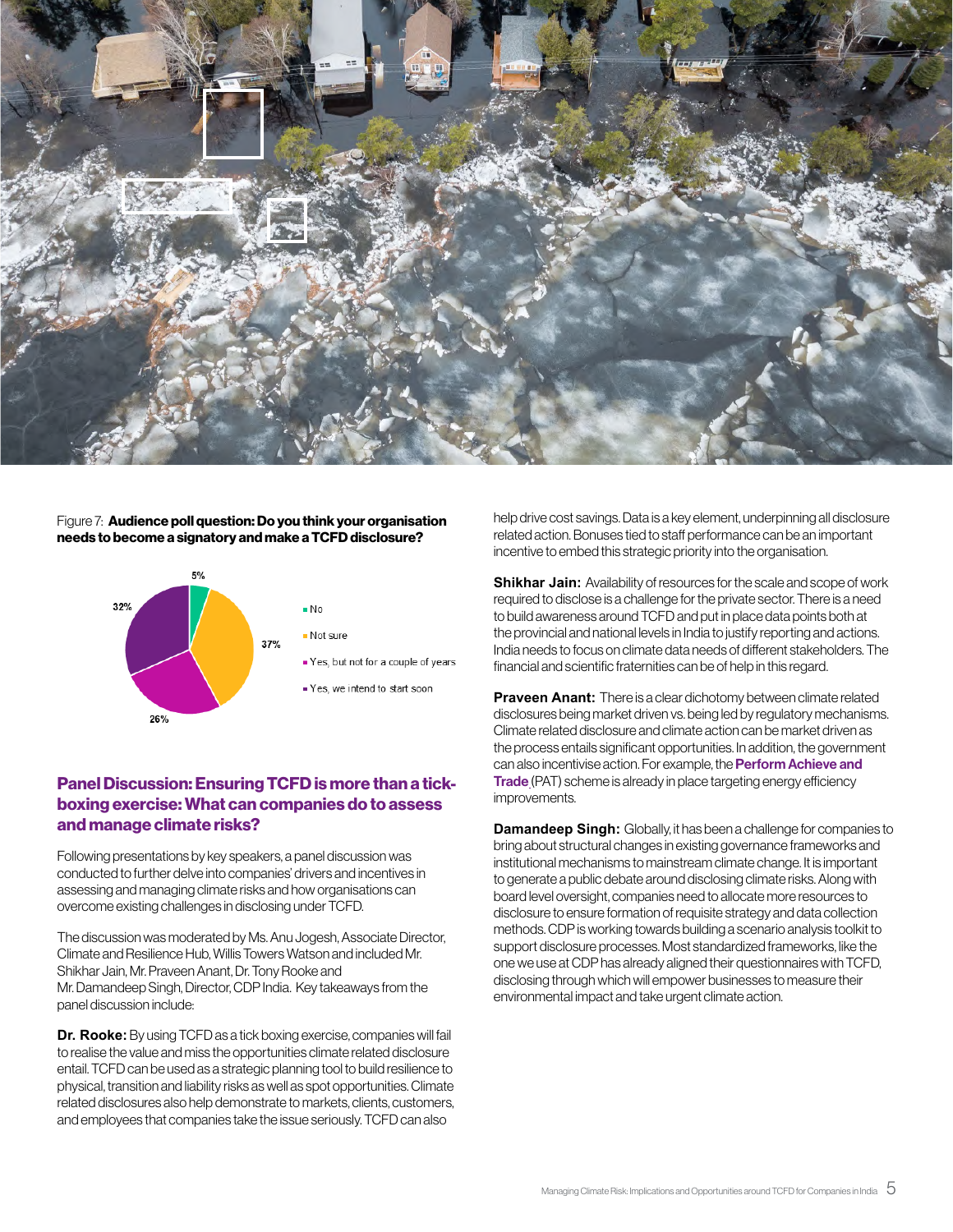#### Q: How do you see risks emerging from legacy long-term contracts that DISCOMs have with coal-based generators?

If the TCFD framework is used wisely for identifying risks and opportunities, long term contracts can be honoured with more ease. In the long term, there might be incentives in place for honouring contracts. From a global perspective, coal power stations aim to reduce their emissions. There are two major drivers in the energy sector. Price of renewables has considerably reduced over the past few years, making it cheaper to build renewables. Secondly, coal plants do not necessarily need to be decommissioned, rather the focus can be on improving their efficiency.

#### Q: What tools / resources can be looked at when it comes to India specific scenario analysis both Physical and Transition?

Currently, states in India have been developing physical climate risk and vulnerability assessments using downscaled CORDEX data from the Indian Institute of Tropical Meteorology (IITM). However, this data is disaggregated, making it challenging to access and use them pan-India for physical risk assessments. As part of the SBTi methodology, CDP has been taking global scenarios and emissions data, and modelling them down to specific requirements of companies. For this purpose, CDP has set up an SBT incubator.

#### Q. TCFD has a Preparer Forum for different industries. Is there a similar group that has been created for helping Indian companies?

The TCFD framework has been integrated into the CDP questionnaire, providing the opportunity for companies disclosing under CDP to be TCFD compliant as well as influence strategies. CDP's outputs from the questionnaire can help in TCFD filings. The CDP questionnaire helps shape thinking, understand climate issues and think about climate risks and scenarios and how to prepare for the future accordingly. Alongside, CII has stepped up and introduced the CAP 2.0° programme for businesses to become climate resilient. A lot of industry associations are taking initiative and preparing companies. There is definitely a lot of synergy and action required across various platforms.

#### Q: How is the government considering climate risk for coastal cities and new public infrastructure which is under development or planned?

Infrastructure development is a key focus area in India's Union Budget, 2021, with the government of India announcing a National Infrastructure Pipeline (NIP) consisting of close to 7,000 projects with the purpose of reviving the country's post COVID economy. This provides an opportunity to integrate climate resilience across various infrastructure projects in the country, as indicated by the country's Finance Minister who urged advanced economies to scale up climate financing commitments and assist emerging economies in building climate resilient infrastructure. Existing policies, strategies and initiatives such as The National Mission on Sustainable Habitats, one of the eight missions under the NAPCC, the Smart Cities initiatives, and City Resilience Strategies<sup>1</sup>, (completed for 13 cities), such as the **[Surat Resilience Strategy](https://resilientcitiesnetwork.org/downloadable_resources/Network/Surat-Resilience-Strategy-English.pdf)** specifically focus on building resilience of cities, including coastal cities, to climate change.

#### Q: How many Indian companies are currently signatories of TCFD? What sectors do they belong to?

As of 2021, 37 Indian companies are signatories of TCFD spanning energy, utilities, industrials, materials, financials, consumer discretionary, real estate, health care and information technology sectors.

It is important to recognise that climate change is a complex and systemic issue and there are considerable challenges that companies may face in re-structuring their business processes in alignment with TCFD recommendations. However, the impact of COVID on the global economy indicates the urgent need to assess systemic risks and their short-term and long-term impacts on businesses, economies and people. Climate change is a systemic risk, with deep sectoral interdependencies and largely nonlinear impacts. In the climate related disclosure space in India, it is heartening to see that companies are gradually coming forward. Further deliberations are needed on how other companies can be brought on board to recognise and address physical and transition risks more effectively.

Several Willis Towers Watson clients have sought guidance on how to best manage and mitigate climate risks and this webinar is just the beginning of many such initiatives to share most relevant views and best practices in the climate related disclosure space from around the world.

For more information or to chart your organisations path towards a more climate resilient future, [write to us.](mailto:marketing.india%40willistowerswatson.com?subject=Managing%20Climate%20Risks%20%E2%80%93%20Implications%20and%20Opportunities%20around%20TCFD%20for%20companies%20in%20India)

Prepared under the Asian Cities Climate Change Resilience Network (ACCCRN) – Translation and Scaling Up Project supported by Rockefeller Foundation.